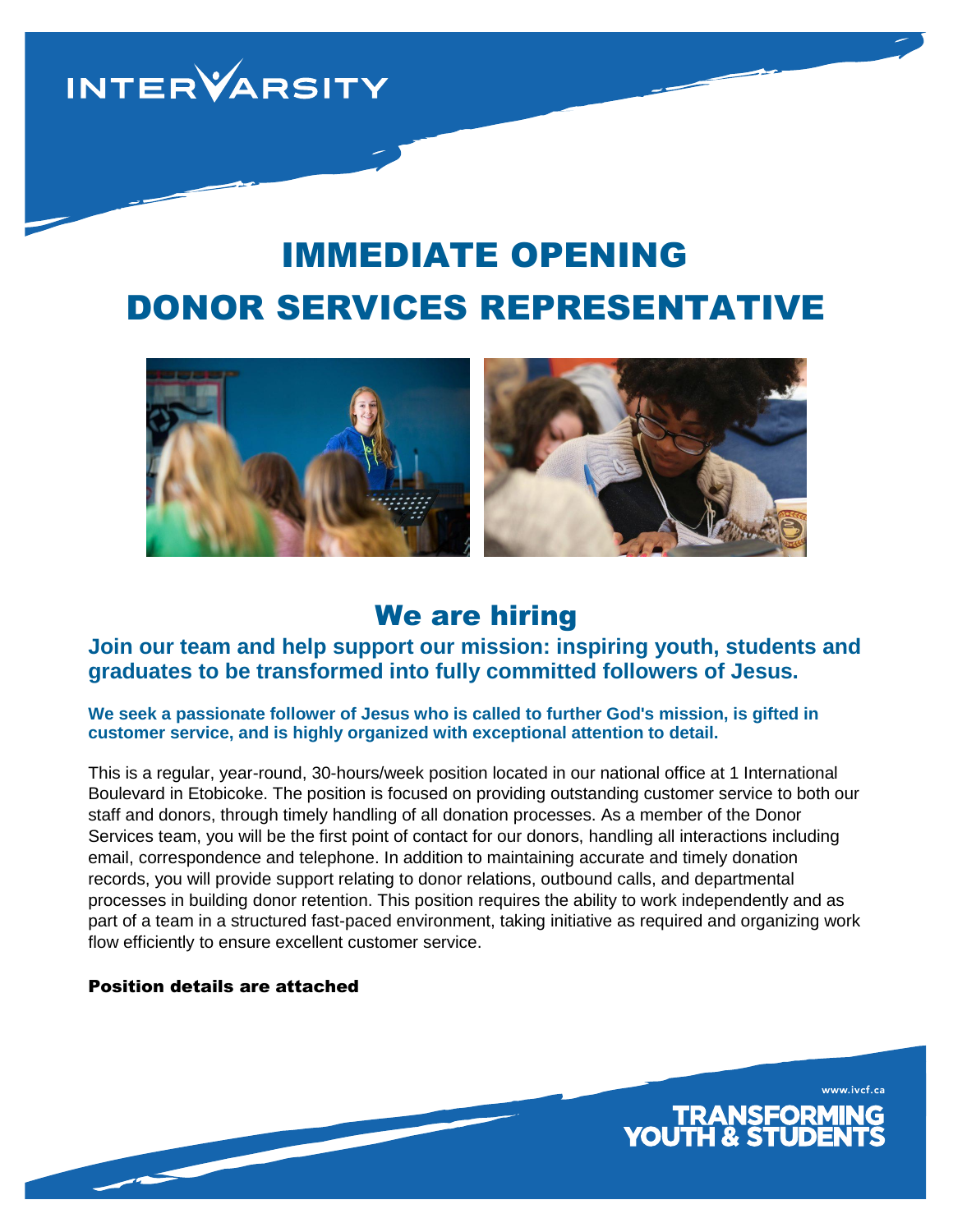

#### **Donor Services Representative**

**Location: Etobicoke, ON M9W 6H3 Type: Permanent, Part-time, 30 hours/week Immediate Opening**

#### **Mission and Purpose:**

Mission: transforming youth, students and graduates, in all their ethnic diversity, into fully committed followers of Jesus Christ by providing caring and effective service to supporters and staff as they interact with the National Service Centre.

This position is focused on providing outstanding customer service to both our staff and donors, through timely handling of all donation processes. As a member of the Donor Services team, you will be the first point of contact for our donors, handling all interactions including email, correspondence and telephone. In addition to maintaining accurate and timely donation records, you will provide support relating to donor relations, outbound calls, and departmental processes in building donor retention. This position requires the ability to work independently and as part of a team in a structured fast-paced environment, taking initiative as required and organizing work flow efficiently to ensure excellent customer service.

#### **Key Responsibilities:**

- Process donations received by mail, phone and online within established InterVarsity standards
- Data entry and record maintenance in donor relationship management database (Raiser's Edge)
- Administer Pre-Authorized Contribution by bank debit and credit card systems
- Maintain effective communication with donors (IVCF & CIVCF) and staff
- Prepare written correspondence with a view to serve and to improve overall donor and staff relationships i.e. personalized letters, emails, greeting cards, gift acknowledgment letters etc.
- Ensure knowledge and understanding of all InterVarsity business rules and follow accordingly. This includes policies and procedures such as, but not limited to: major gifts; response times for various activities; records retention; tax receipts; joint giving; gift acceptance; etc.
- Other duties as assigned by the Donor Services Manager

#### **Qualifications:**

- Personal relationship with Jesus Christ and desire to grow as a follower
- Minimum two to four years' experience in front line customer service with proven ability and knowledge of customer services best practices with a 'donor and staff first' approach
- Excellent verbal and written English communication and interpersonal skills
- Demonstrated experience researching problems, resolving issues and communicating solutions
- High-level of attention to detail
- Ability to listen carefully and communicate clearly in responding to inquiries